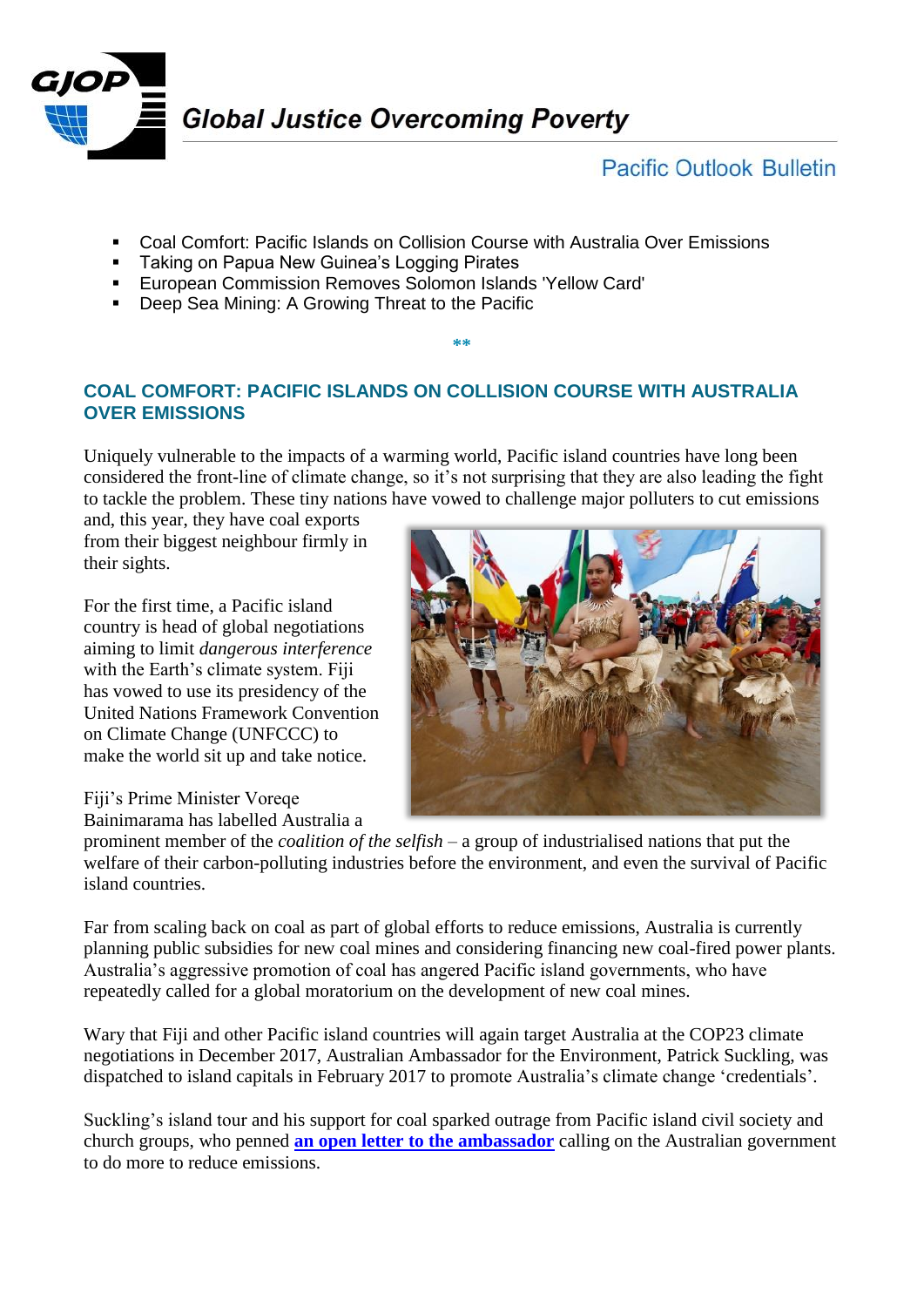Fiji has vowed to use its UNFCCC presidency to maintain the momentum that was established by the 2015 Paris Agreement. But first, they must continue to shine the spotlight on their recalcitrant neighbour, and take care to avoid being muzzled by Australia's 'climate diplomacy'.

*Sources: [Coal comfort: Pacific islands on collision course with Australia over emissions,](https://theconversation.com/coal-comfort-pacific-islands-on-collision-course-with-australia-over-emissions-73662) The Conversation, Wesley Morgan, 1 March 2017 | Photo: Pacific island countries are uniquely vulnerable to changes wrought by global warming © Jason Reed/Reuters | Edited by Kendall Benton-Collins.*

**\*\***

## **TAKING ON PAPUA NEW GUINIEA'S LOGGING PIRATE**

Papua New Guinea (PNG) is home to the third largest area of surviving tropical rainforest beyond the Amazon and Congo. Within these forests are more than 20,000 species of plants, 2,000 species of trees, and 700 species of birds. According to World Wide Fund for Nature, Papua New Guinea alone harbours an estimated 6% of the world's species. These precious and unique resources are under substantial threat from illegal logging.

In a newly released report - *Taking On the Logging Pirates* – the Oakland Institute, an international non-governmental organisation, claims that foreign logging companies continue to operate in parts of PNG where the practice was supposed to have stopped.

In recent years, Special Agriculture and Business Leases (**[SABLs\)](http://www.greenpeace.org/australia/Global/australia/11-076%20PNG%20Press%20Briefing_smaller_F-1.pdf)** - a government scheme - has been instrumental in fuelling land grabs all over the country, with over 5.5 million hectares given away to foreign companies. Considering the pre-existing logging concessions, now more than onethird of the country is in the hands of foreign firms.



"The context in which we release this report is one of complicity and inaction by the PNG government in the face of a massive fraudulent scheme that deprives people of their land and livelihoods," said Frederic Mousseau, Policy Director at the Oakland Institute. "These firsthand testimonies detail the theft of land and share a poignant account of people's resistance, whereby those challenging land grabs face repression and harassment," he continued.

Three years after an official investigation identified many flaws and irregularities with the SABL scheme, and pointed to widespread corruption and illegality of the land deals, the government has failed to take any action to remediate the situation. In the meanwhile, the country has surpassed Malaysia in becoming the world's top exporter of tropical wood.

*Taking On the Logging Pirates* follows two previous reports and **[a film by the Oakland Institute](https://www.oaklandinstitute.org/country/papua-new-guinea)**, that have documented land grabbing and widespread tax evasion by a handful of Malaysian firms, including the multi-industry conglomerate Rimbunan Hijau.

*Sources: [International NGO releases report on illegal logging in PNG,](http://www.abc.net.au/news/2017-02-27/international-ngo-releases-report-on-illegal/8308102) Pacific Beat, Bruce Hill, 1 March 2017 | [Taking On the Logging Pirates,](https://www.oaklandinstitute.org/sites/oaklandinstitute.org/files/taking-on-logging-pirates-hi.pdf) The Oakland Institute, 27 February 2017 | [Remarkable PNG,](http://www.wwfpacific.org/about/papua_new_guinea/) WWF-South* 

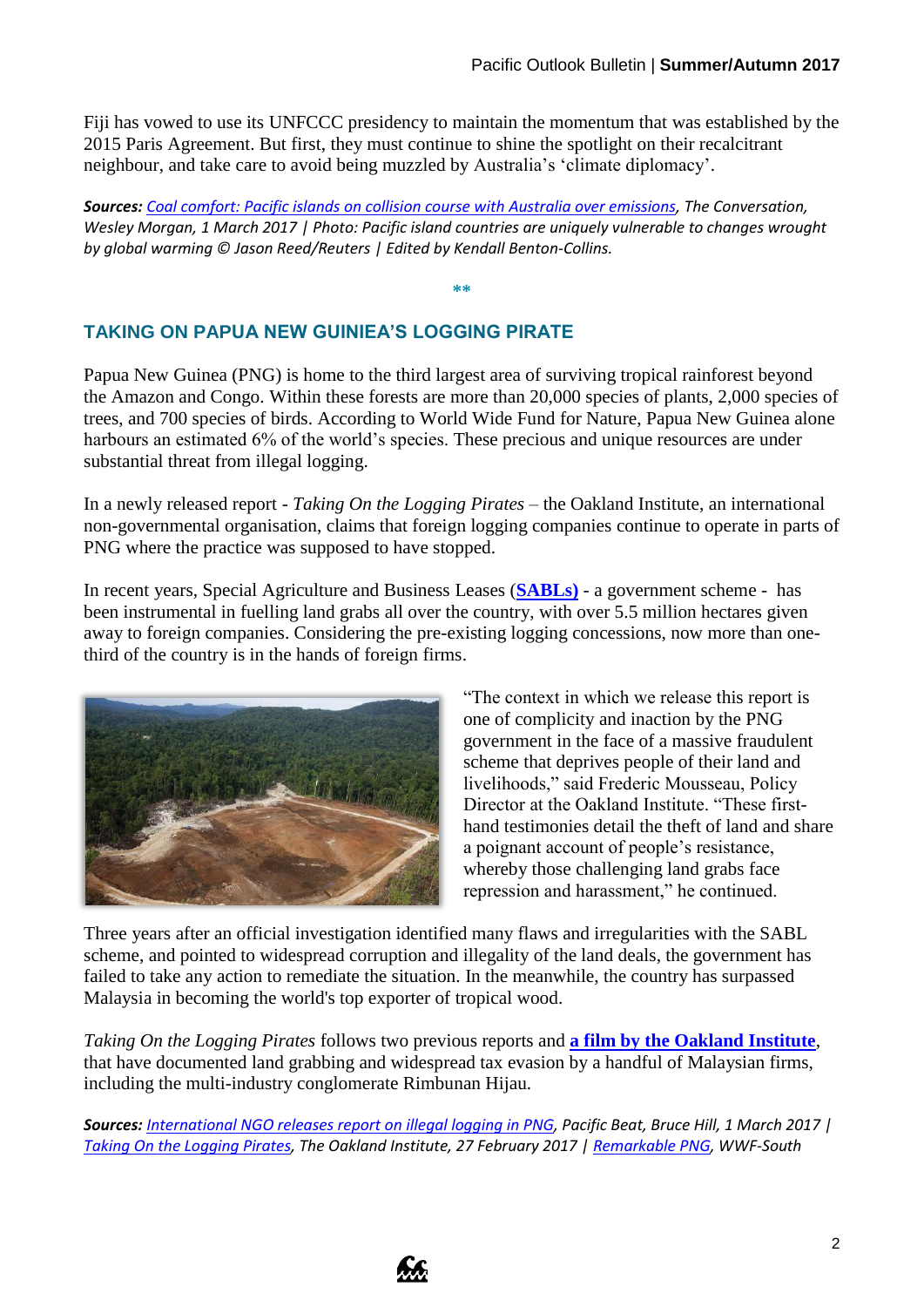*Pacific, Accessed: 8 March 2017 | [Deforestation in New Guinea,](http://wwf.panda.org/about_our_earth/deforestation/deforestation_fronts/deforestation_in_new_guinea/index.cfm) WWF International, Accessed: 8 March 2017 | Photo: Logging concessions in Pomio © Paul Hilton /Greenpeace | Edited by Kendall Benton-Collins.*

**\*\***

## **EUROPEAN COMMISSION REMOVES SOLOMON ISLANDS 'YELLOW CARD'**

The **[European Commission](https://ec.europa.eu/commission/index_en)** has recognised the significant progress the Solomon Islands has made in the fight against illegal, unreported and unregulated (IUU) fishing. IUU fishing takes place where vessels operate in violation of the laws of a fishery. This can apply to fisheries that are under the jurisdiction of a coastal state or to high seas fisheries regulated by regional organisations. IUU threatens global fish populations, damages the marine environment and affects socio-economic conditions. The global value of IUU fishing is estimated at approximately 10 billion euros per year, up to 15% of catches worldwide.

In December 2014, the Solomon Islands received a 'yellow card' from the European Commission for not taking adequate action to combat IUU in their region. Since then, the Solomon Islands has undertaken a series of reforms to bring their fisheries legal and administrative frameworks in line with international law. Working closely with the European Commission, they have strengthened their sanctioning system, and have improved monitoring and control of their fleets.

EU Commissioner for Environment, Maritime Affairs and Fisheries, Karmenu Vella, said: "This is a good day for…[the] Solomon Islands, and good news for sustainable fisheries around the globe. Countries worldwide have a shared duty to fight illegal fishing, protect law-abiding fishermen, and keep our oceans healthy."



*Sources: [Fighting illegal fishing: Commission lifts 'yellow cards' for Curaçao and Solomon Islands,](https://ec.europa.eu/fisheries/fighting-illegal-fishing-commission-lifts-yellow-cards-cura%C3%A7ao-and-solomon-islands_en) European Commission, Last updated: 8 March 2017 | [Commission lifts 'yellow cards' for Curaçao and Solomon Islands,](http://brussels.cta.int/index.php?option=com_k2&id=14760:commission-lifts-yellow-cards-for-curacao-and-solomon-islands&view=item&Itemid=54) European Commission, 28 February 2017 | ['Yellow card' lifted,](http://www.solomonstarnews.com/news/business/12364-yellow-card-lifted) Solomon Star News, Ronald Toito'ona, 24 February 2017 | [European Commission removes Solomon Islands 'Yellow Card', Solomon Times,](http://pina.com.fj/?p=pacnews&m=read&o=53963218858afa55e8faf12a104c2b) 23 February [| Definition of IUU Fishing,](http://www.greenpeace.org/international/en/campaigns/oceans/pirate-fishing/Blacklist1/About-the-blacklists/Definition-of-IUU-fishing/) Greenpeace International, 14 October 2010 | Photo: [Tackling illegal, unreported](https://ec.europa.eu/fisheries/sites/fisheries/files/docs/publications/2015-04-tackling-iuu-fishing_en.pdf)  [and unregulated \(IUU\) fishing](https://ec.europa.eu/fisheries/sites/fisheries/files/docs/publications/2015-04-tackling-iuu-fishing_en.pdf) © European Commission | Edited by Kendall Benton-Collins.*